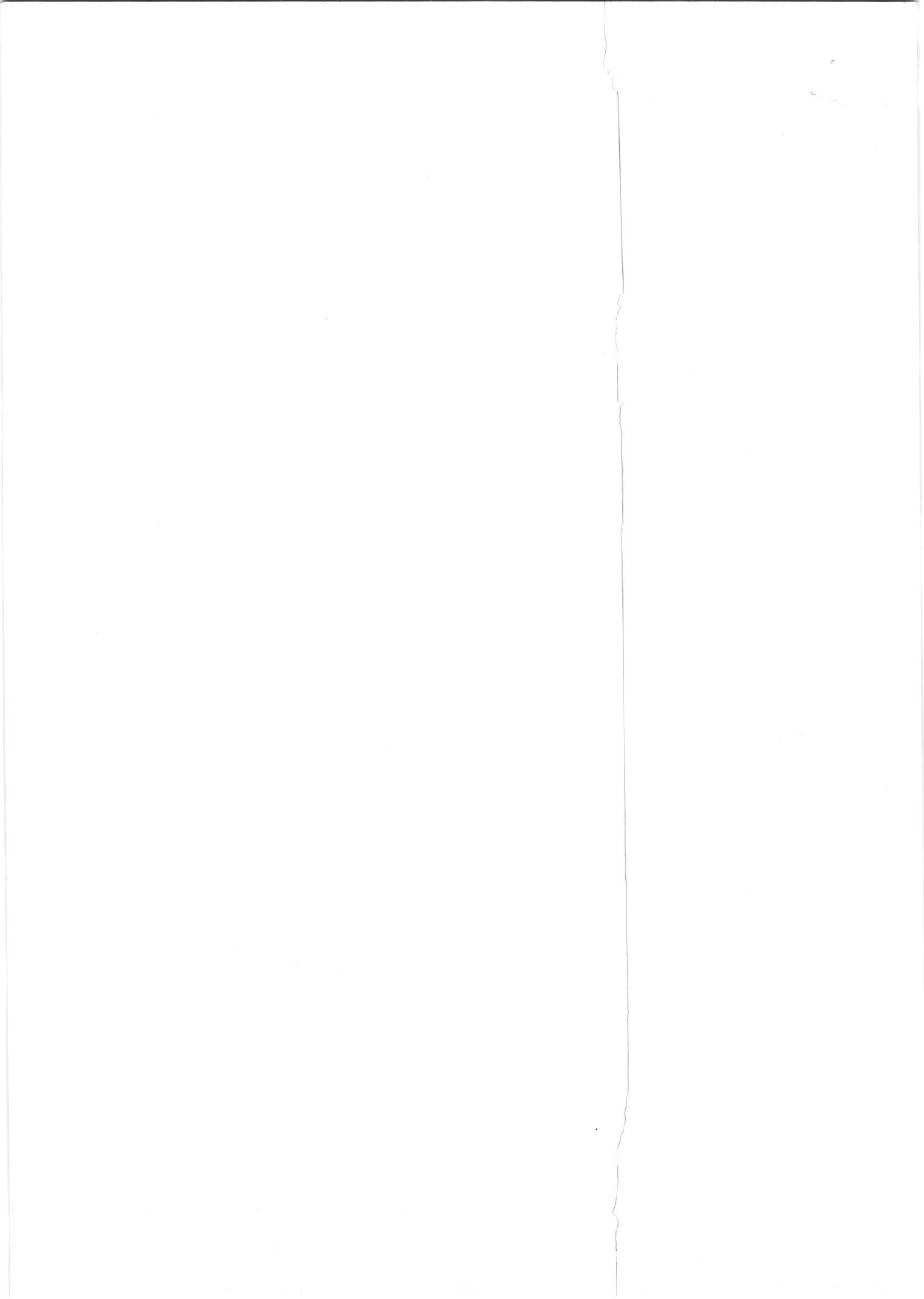

## വിശാല കൊച്ചി വികസന അതോറിറ്റി

പി.ബി. നമ്പർ 2012 - ഫോണ്ട് 2205061 - ഫാക്സ് : 91 484 2206230 - കൊച്ചി-682 020 Website:- www.gcda.kerala.gov.in. E-mail id:- gcdaonline@gmail.com

## നം.ഇ3/6329/2020/ജിസിഡിഎ.

തീയതി.11.01.2022

## പുന: ദർഘാസ് പരസ്യം

താഴെ പറയുന്ന പ്രവൃത്തിക്കു വേണ്ടി പൊതുമരാമത്ത്/കേന്ദ്ര സംസ്ഥാന സർക്കാർ/പൊതുമേഖലാ സ്ഥാപനങ്ങൾ എന്നിവയിൽ ഏതിലെങ്കിലും രജിസ്ട്രേഷനുള്ള കരാറുകാരിൽ നിന്നും പ്രവൃത്തിയുടെ പേര് ആലേഖനം ചെയ്ത മുദ്ര വച്ച ഡി "<br>കവറുകളിൽ മത്സരസ്വഭാവമുളള ദർഘാസുകൾ രജിസ്റ്റേർഡ്/സ്പീഡ് പോസ്റ്റ് വഴി മാത്രം സ്വീകരിക്കുന്നതല്ല) ക്ഷണിച്ചുകൊളളുന്നു. അപേക്ഷകർക്ക് ജി.എസ്.ടി. രജിസ്ട്രേഷൻ ഉണ്ടായിരിക്കണം ജി.എസ്.ടി. രജിസ്ട്രേഷൻ സർട്ടിഫിക്കറ്റിന്റെ പകർപ്പ്, ലൈസൻസിന്റെ പകർപ്പ് എന്നിവ ദർഘാസിനോടൊപ്പം സമർപ്പിക്കേണ്ടതാണ്. ജി.എസ്.ടി. ബന്ധപ്പെട്ട അതാത് സമയത്തെ സർക്കാർ ഉത്തരവുകൾ ടെണ്ടറുകൾക്ക് ബാധകമായിരിക്കുന്നതാണ്.

| ക്രമ<br>Mo. | പ്രവൃത്തിയുടെ പേര്                                                                                                                          | അടങ്കൽ<br>തുക       | പ്രവൃത്തി<br>പൂർത്തീ<br>കരണ<br>കാലാവധി | ദർഘാസ്<br>ഫോറം<br>വില             | നിരത<br>ദ്രവ്യം | ഫോറം<br>വിൽപ്പന<br>നടത്തുന്ന<br>അവസാന<br>തീയതിയും<br>സമയവും | ദർഘാസ്<br>സ്വീകരിക്കുന്ന<br>തീയതിയും<br>സമയവും |
|-------------|---------------------------------------------------------------------------------------------------------------------------------------------|---------------------|----------------------------------------|-----------------------------------|-----------------|-------------------------------------------------------------|------------------------------------------------|
| 1.          | എറണാകുളം<br>സൗത്ത്<br>റെയിൽവേ<br>സ്റ്റേഷൻ<br>ഈസ്റ്റേൺ<br>എൻട്രി<br>ടവർ<br>കെട്ടിടത്തിലെ<br>സ്റ്റീൽ<br>റാംപ്<br>നിർമ്മിക്കുന്ന<br>പ്രവൃത്തി. | രൂപ<br>$3,55,481/-$ | 45 ദിവസം                               | രൂപ 800/-<br>$^{+}$<br>ജി.എസ്.ടി. | രൂപ<br>$8900/-$ | 24.01.2022<br>03.00 പി.എം.<br>വരെ                           | 31.01.2022<br>04.00 പി.എം.                     |

 $8900/-$ രൂപയുടെ നിരതദ്രവ്യം സെക്രട്ടറി, ജിസിഡിഎ–യുടെ ദർഘാസിനോടൊപ്പം സമർപ്പിക്കേണ്ടതാണ്. ദർഘാസുകൾ 31.01.2022, 04.00 പി.എം. വരെ സ്ഥീകരിക്കുന്നതും അന്നേ ദിവസം വൈകിട്ട് 04.30 പി.എം. ന് ഹാജരുളള കരാറുകാരുടെ സാന്നിദ്ധ്യത്തിൽ തുറക്കുന്നതുമാണ്. കൂടുതൽ വിവരങ്ങൾക്ക് പ്രവൃത്തി സമയങ്ങളിൽ ജിസി ഡിഎ ഓഫീസുമായി ബന്ധപ്പെടേണ്ടതാണ്. ക്വട്ടേഷനുകൾ ഏതെങ്കിലുമോ മുഴുവനായോ യാതൊരു കാരണവും കാണിക്കാതെ നിരസിക്കുന്നതിനുളള അധികാരം സെക്രട്ടറിയിൽ നിക്ഷിപ്തമാണ്. ദർഘാസ് ഫോറം വില യാതൊരു കാരണവശാലും തിരികെ നൽകുന്നതല്ല.

> (ഒപ്പ്) എക്സിക്യൂട്ടീവ് എഞ്ചിനീയർ.

സൂപ്രണ്ട്.

website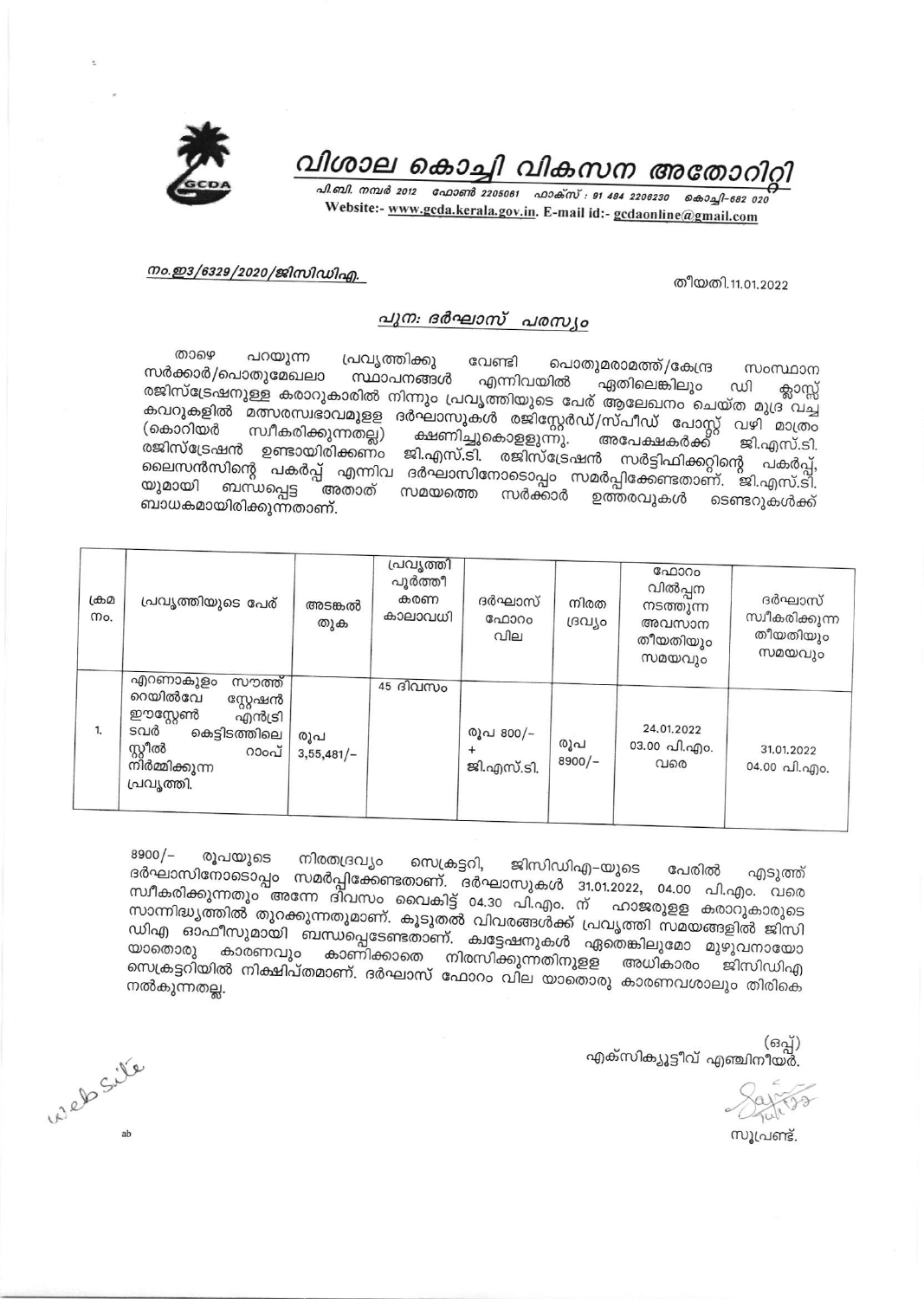